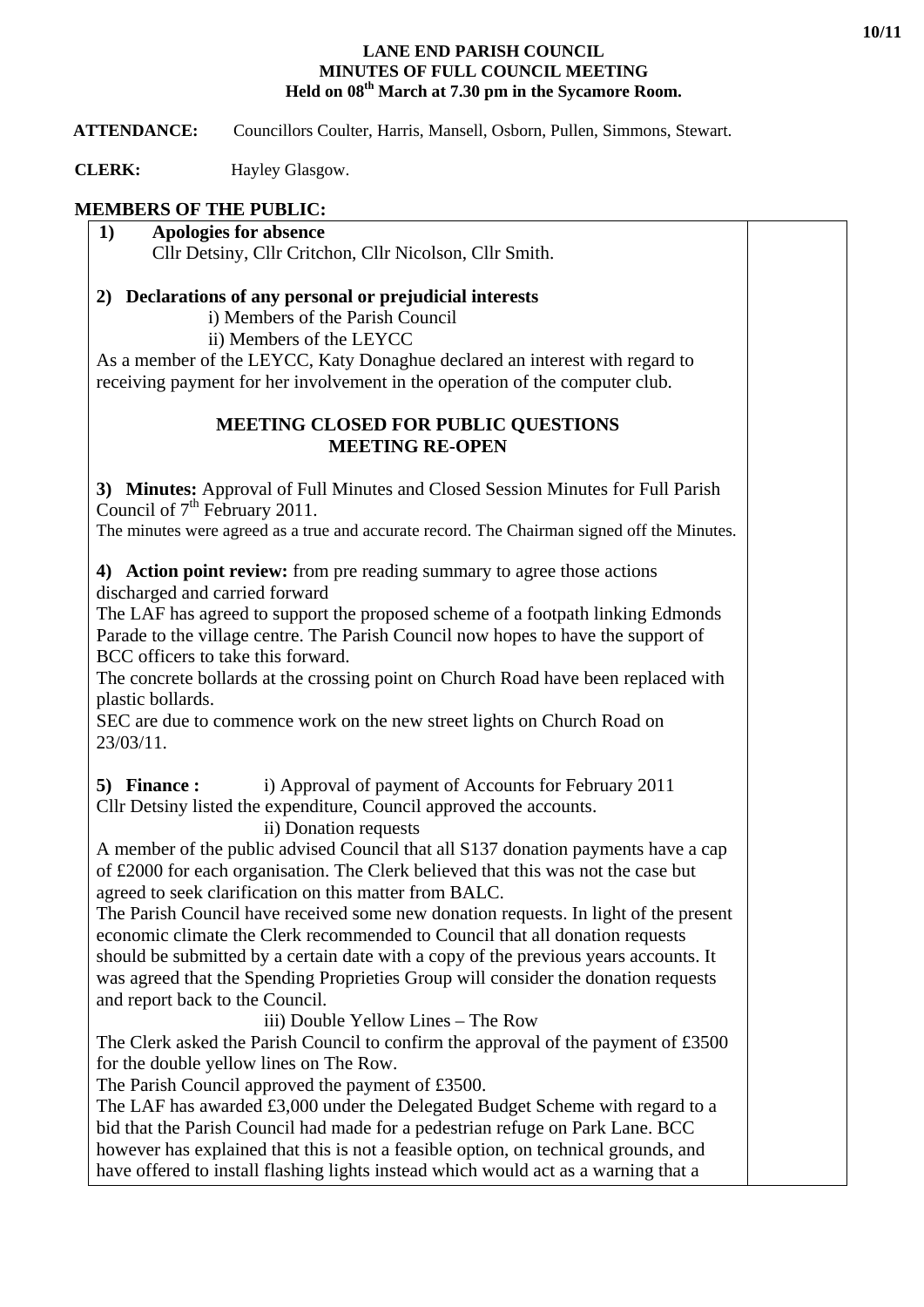| school is nearby.<br>Council agreed that the Clerk will ask BCC to substitute the flashing lights to pay for                                                                                                                                                                                                                                                                                                                                                                                                                                                                                                                                                                                                                                                                                                                               | 11/11 |
|--------------------------------------------------------------------------------------------------------------------------------------------------------------------------------------------------------------------------------------------------------------------------------------------------------------------------------------------------------------------------------------------------------------------------------------------------------------------------------------------------------------------------------------------------------------------------------------------------------------------------------------------------------------------------------------------------------------------------------------------------------------------------------------------------------------------------------------------|-------|
| the double yellow lines on The Row.                                                                                                                                                                                                                                                                                                                                                                                                                                                                                                                                                                                                                                                                                                                                                                                                        |       |
| 6) Cadmore End School Pelican Crossing<br>Cllr Coulter detailed the recent activity regarding the pelican crossing.<br>£20,000 has been awarded from the LAF budget, the Parish Council contributed<br>£5000 and Cadmore End School raised £10,000.<br>BCC has stated they will not install a pelican crossing because of the traffic<br>conditions on the road.<br>BCC have now offered two alternative schemes. Cadmore End School are looking<br>favorably at a mixture of the two schemes proposed amounting to £43,000. This<br>exceeds the available budget of £35,000 but BCC has agreed to support an additional<br>bid of £8000 under the Delegated Budget Scheme if this revised scheme is supported<br>by the Council and Cadmore End School.<br>The Parish Council confirmed their commitment of £5000 to this revised scheme. |       |
| 7) Christmas in the Village 2011<br>The working group informed the Parish Council of the plans for Christmas in the<br>Village 2011, it had been suggested that a mixture of venues might be a good idea,<br>holding two events on the same day.<br>The Parish Council are supportive of Christmas in the Village 2011 but would rather<br>one event at one venue is chosen.                                                                                                                                                                                                                                                                                                                                                                                                                                                               |       |
| 8) Wycombe Community Stadium<br>GASP have recently done a leaflet drop in Marlow which proved successful. The<br>Parish Council were offered a meeting with District Councillors, however the notice<br>was too short and it was agreed to ask for a meeting on another date.<br>The green belt and the financial case are the key issues which can be challenged.<br>It was noted that Council may wish to seek external professional advice with regard<br>to planning law in respect of the green belt.                                                                                                                                                                                                                                                                                                                                 |       |
| 9) Duty of care survey<br>There were a number of recommended and advisory works amounting to a total of<br>£1120. The Parish Council approved this expenditure.                                                                                                                                                                                                                                                                                                                                                                                                                                                                                                                                                                                                                                                                            |       |
| 10) Clerk's report: including Correspondence and Reports received<br>The Clerk detailed items from the report.                                                                                                                                                                                                                                                                                                                                                                                                                                                                                                                                                                                                                                                                                                                             |       |
| 11) Invitations to Meetings and Reports received: To confirm attendees $\&$<br>agreement on Consultations received<br>The Clerk gave a list of meetings and reports, Councillors will advise the clerk if any<br>reports are required.                                                                                                                                                                                                                                                                                                                                                                                                                                                                                                                                                                                                     |       |
| 12) Matters raised by Councillors<br>Cllr Simmons asked for an update on the signs in Bolter End, the Clerk will contact<br>BCC and report back to Council.                                                                                                                                                                                                                                                                                                                                                                                                                                                                                                                                                                                                                                                                                |       |
| 13) Planning: To consider new applications and receive Wycombe District Counci<br><b>Decisions and Appeals</b>                                                                                                                                                                                                                                                                                                                                                                                                                                                                                                                                                                                                                                                                                                                             |       |
| <b>New Applications</b>                                                                                                                                                                                                                                                                                                                                                                                                                                                                                                                                                                                                                                                                                                                                                                                                                    |       |
| 11/05201/FUL - 3 Widdenton View Lane End Buckinghamshire                                                                                                                                                                                                                                                                                                                                                                                                                                                                                                                                                                                                                                                                                                                                                                                   |       |